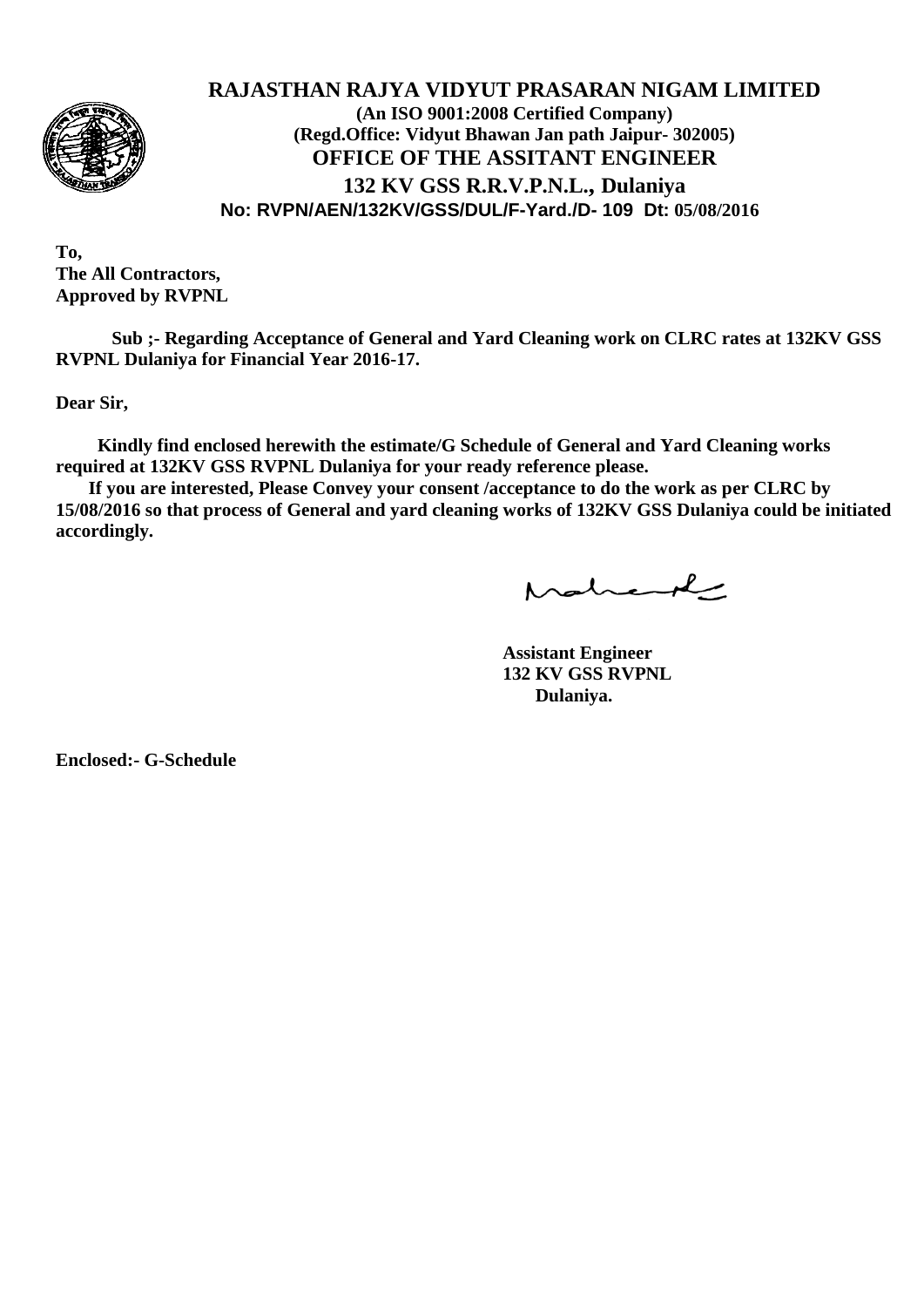### 'G' SCHEDULE

एवं आवष्यक उपकरण ठेकेदार को स्वयं

की लागत पर लाने होंगे ।

#### PART-'A'

## NAME OF WORK :- CLEANING WORKS OF YARD & GENERAL CLEANING OF CONTROL ROOM, REST HOUSE, PLCC ROOM & ASSOCIATED AREA AT 132 KV GSS DULANIYA. (16/08/2016 to 31/03/2017 i.e. 228 Days)

| <b>BSR</b> |                                                                                                                                                                                                                                                             | Quantity       | Rate in      |               |                         |          |                     |                               |
|------------|-------------------------------------------------------------------------------------------------------------------------------------------------------------------------------------------------------------------------------------------------------------|----------------|--------------|---------------|-------------------------|----------|---------------------|-------------------------------|
| No.        | <b>Description</b>                                                                                                                                                                                                                                          | in<br>(Sq.mtr) | (Rupee<br>s) | Unit          | Frequen<br>cy           | Amount   | <b>BSR</b><br>above | <b>TOTAL</b><br><b>Amount</b> |
| $1.0$      | सामान्य सफाई कार्य                                                                                                                                                                                                                                          |                |              |               |                         |          |                     |                               |
| $1.1$      | कार्यो का विवरण :–                                                                                                                                                                                                                                          |                |              |               |                         |          |                     |                               |
|            | ग्रिड़ सब स्टेषन परिसर के<br>नियन्त्रण<br>कार्यालय,<br>कक्ष,<br>बरामदों, विश्राम कक्ष,सीढ़ियॉं,<br>पी0एल0सी0सी0 कक्ष, बैटरी<br>कक्ष, विश्राम गृह आदि में झाडू<br>से सफाई करना व फिनायल<br>का पोंछा लगाने का कार्य ।<br>नियन्त्रण कक्ष समेत सभी<br>$\bullet$ |                |              |               |                         |          |                     |                               |
|            | दरवाजों<br>कमरों के<br>- व<br>खिड़कियों (मय षीषे) आदि की<br>सफाई ।<br>समस्त षौचालय व मुत्रालय में<br>$\bullet$                                                                                                                                              | 337.00         | 19.00        | 100<br>Sq.mtr | Per day<br>(228)        | 14598.84 | 60%<br>8759.30      | 23358.14                      |
|            | फिनायल/रसायन का प्रयोग<br>करते हुए सफाई एवं धुलाई<br>का कार्य ।<br>नियन्त्रण कक्ष व अन्य सभी<br>$\bullet$                                                                                                                                                   |                |              |               |                         |          |                     |                               |
|            | कक्षों की छत, खिड़की, कोने<br>आदि में लगे जाले आदि की<br>सफाई ।                                                                                                                                                                                             |                |              |               |                         |          |                     |                               |
|            | उपरोक्त परिसर में कूड़ादानों<br>(डस्टबिनों) को खाली करना ।<br>समस्त निकाले गए कचरे को                                                                                                                                                                       |                |              |               |                         |          |                     |                               |
|            | ग्रिड़ सब स्टेषन परिसर से<br>बाहर प्रभारी अधिकारी द्वारा<br>निर्धारित स्थान पर डालना ।                                                                                                                                                                      |                |              |               |                         |          |                     |                               |
|            | नोट :–                                                                                                                                                                                                                                                      |                |              |               |                         |          |                     |                               |
|            | 1. सफाई कार्य हेतु झाडू, पोंछे, डस्टर,<br>आवष्यक उपकरण आदि ठेकेदार को<br>स्वयं की लागत पर लाने होंगे ।<br>अन्य सफाई का सामान जैसे<br>2.<br>फिनायल.<br>फिनायल गोली, रसायन आदि विभाग                                                                          |                |              |               |                         |          |                     |                               |
|            | द्वारा देय होंगे ।<br>3. भुगतान फर्श क्षेत्रफल के आधार पर<br>किया जायेगा                                                                                                                                                                                    |                |              |               |                         |          |                     |                               |
| $1.2$      | नियन्त्रण कक्ष से मुख्य द्वार तक सड़क व<br>अन्य सड़कें एवं इनके दोनों ओर छोड़ी<br>गई खाली जगह की झाडू द्वारा                                                                                                                                                |                |              |               |                         |          |                     |                               |
|            | सफाई।समस्त निकाले गए कचरे को ग्रिड़<br>सब स्टेषन परिसर से बाहर प्रभारी<br>अधिकारी द्वारा निर्धारित स्थान पर डालना<br>। सफाई कार्य हेतु झाडू एवं आवष्यक<br>उपकरण ठेकेदार को स्वयं की लागत पर<br>लाने होंगे ।                                                 | 275.00         | 3.60         | 100<br>Sq.mtr | Per day<br>(228)        | 2257.20  | 60%<br>1354.32      | 3611.52                       |
| 1.3        | ग्रिड़ सब स्टेषन के स्विच यार्ड म`बनी<br>सड़क,निरीश्रण पथ, ट्रेंच कवर,फाउंडेशन                                                                                                                                                                              |                |              |               |                         |          |                     |                               |
|            | आदि की सफाई । समस्त निकाले गए<br>कचरे को ग्रिड़ सब स्टेषन परिसर से<br>बाहर प्रभारी अधिकारी द्वारा निर्धारित<br>स्थान पर डालना । सफाई कार्य हेतु झाडू<br>एवं आवष्यक उपकरण ठेकेदार को स्वयं<br>की लागत पर लाने होंगे                                          | 525.00         | 4.00         | 100<br>Sq.mtr | Weekly<br>(32Wee<br>ks) | 672.00   | 60%<br>403.20       | 1075.20                       |
| 1.4        | नियन्त्रण कक्ष, विश्राम गृह व अन्य<br>कार्यालय परिसर के ऊपर की छत व<br>बरसाती नालों की सफाई ।समस्त निकाले<br>गए कचरे को ग्रिड़ सब स्टेषन परिसर से<br>बाहर प्रभारी अधिकारी द्वारा निर्धारित<br>स्थान पर डालना । सफाई कार्य हेतु झाडू                         | 340.00         | 3.60         | 100<br>Sq.mtr | Monthly<br>(8)          | 97.92    | 60%<br>58.75        | 156.67                        |